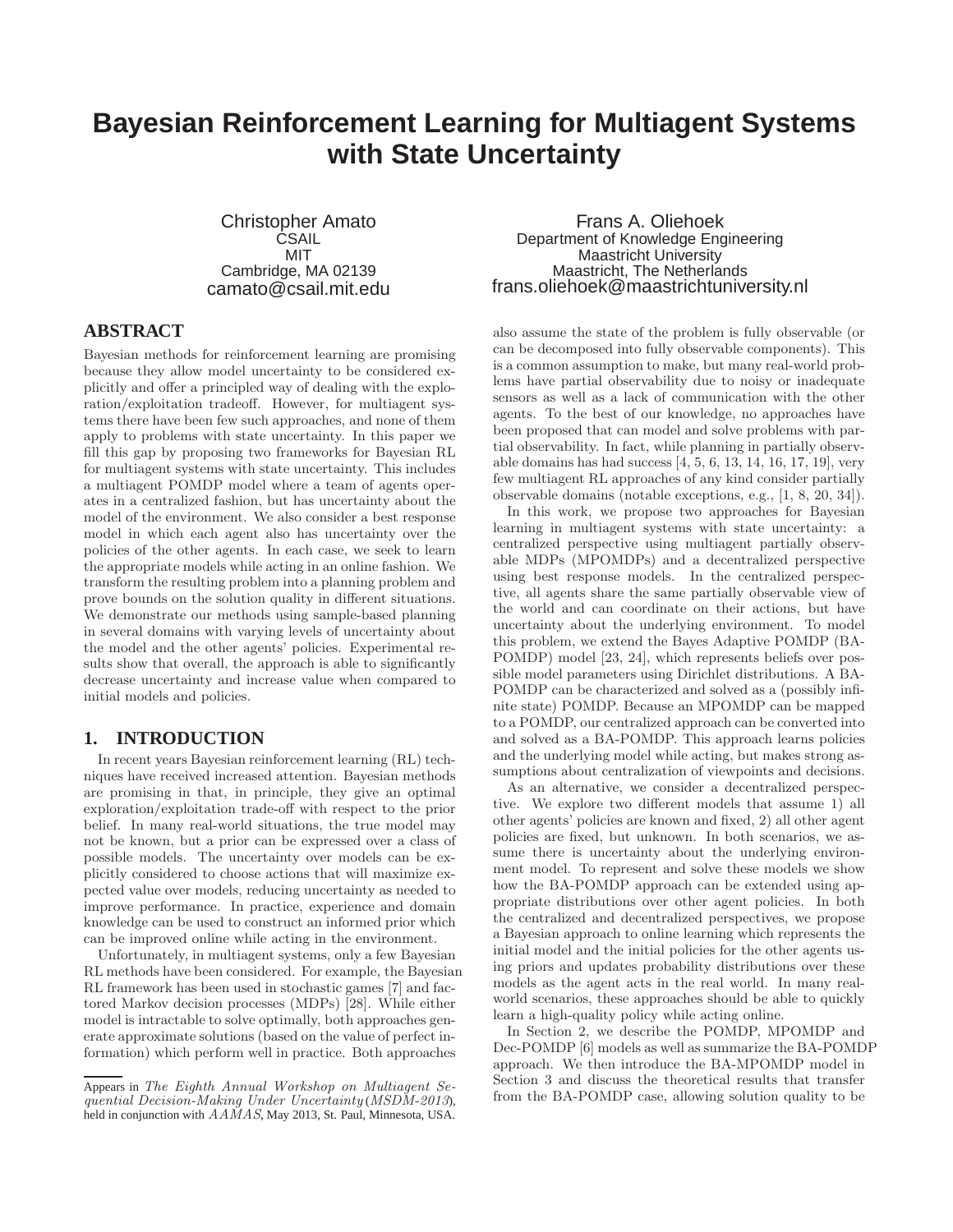bounded when solving a finite approximation. In Section 4, we describe the best-response models and extend theoretical results to include uncertainty over the other agents' policies. In Section 5, we present proof-of-concept experimental results showing that model uncertainty and solution quality can be improved over a small number of learning episodes when compared to priors over models and policies. We discuss related work in Section 6 and conclude in Section 7.

# **2. BACKGROUND**

This section provides a concise description of the relevant frameworks for multiagent planning under uncertainty as well as the previous work on Bayesian RL for POMDPs.

# **2.1 POMDPs, MPOMDPs, & Dec-POMDPs**

Dec-POMDPs form a framework for multiagent planning under uncertainty. We will reserve this name for the setting where there is no explicit communication (e.g., no sharing of observations) between agents. This means that each agent will act based only on its individual observations. Formally, a Dec-POMDP is a tuple  $\langle I, S, \{A_i\}, T, R, \{Z_i\}, O, h \rangle$  with:

- $I$ , a finite set of agents;
- $\dot{S}$ , a finite set of states with designated initial state distribution  $b_0$ ;
- $A_i$ , a finite set of actions for each agent, *i*;
- $T$ , a set of transition probabilities:  $T^{s\vec{a}s'} = Pr(s'|s, \vec{a})$ , the probability of transitioning from state  $s$  to  $s'$  when the set of actions  $\vec{a}$  are taken by the agents;
- R, a reward function:  $R(s, \vec{a})$ , the immediate reward for being in state  $s$  and taking the set of actions  $\vec{a}$ ;
- $Z_i$ , a finite set of observations for each agent, *i*;
- $Q$ , a set of observation probabilities:  $Q^{\vec{a}s' \vec{z}} = \Pr(\vec{z}|\vec{a}, s')$ , the probability of seeing the set of observations  $\vec{o}$  given the set of actions  $\vec{a}$  was taken which results in state  $s'$ ;  $\bullet$  h, the horizon.

When agents are permitted to have different reward functions, this model becomes the partially observable stochastic game (POSG)[14]. Alternatively, it is possible to consider the multiagent setting where the agents are allowed to share their individual observations. In this case, we will restrict ourselves to the setting where such communication is free of noise, costs and delays and call the resulting model a multiagent POMDP (MPOMDP). Thus, an MPOMDP is a Dec-POMDP with the additional assumption of explicit communication.

A POMDP [15] can be seen as the special case of a Dec-POMDP with just one agent. Also, an MPOMDP can be reduced to a special type of POMDP in which there is a single centralized controller that takes joint actions and receives joint observations [22].

Most research concerning these models has considered the task of planning: given a full specification of the model, determine an optimal (joint) policy (e.g., [6, 14]). However, in many real-world applications, the model is not (perfectly) known in advance, which means that the agents have to learn about their environment during execution. This is the task considered in (multiagent) reinforcement learning (RL) [27].

# **2.2 Bayesian RL for POMDPs**

A fundamental problem in RL is that it is difficult to decide whether to try new actions in order to learn about the environment, or to exploit the current knowledge about the rewards and effects of different actions. In recent years, Bayesian RL methods have become popular because they potentially can provide a principled solution to this exploration/exploitation trade-off [9, 11, 12, 21, 30].

In particular, we consider the framework of Bayes-Adaptive POMDPs [23, 24]. This framework utilizes Dirichlet distributions to model uncertainty over transitions,  $T^{sas'}$ , and observations,  $O^{as'z}$  (typically assuming the reward function is chosen be the designer and thus known). In particular, if the agent could observe both states and observations, it could maintain vectors  $\phi$  and  $\psi$  of counts for transitions and observations respectively. That is,  $\phi_{ss'}^a$  is the transition count representing the number times state s' resulted from taking action a in state s and  $\psi_{s'z}^a$  is the observation count representing the number of times observation z was seen after taking action  $a$  and transitioning to state  $s'$ .

While the agent cannot observe the states and has uncertainty about the actual count vectors, this uncertainty can be represented using the regular POMDP formalism. That is, the count vectors are included as part of the hidden state of a special POMDP, called BA-POMDP. Formally, a BA-POMDP is a tuple  $\langle S_{BP}, A, T_{BP}, R_{BP}, Z, O_{BP}, h \rangle$  with

- $S_{BP}$ , the set of states  $S_{BP} = S \times T \times \mathcal{O}$ ;
- $\bullet$  A, a finite set of actions;
- $T_{BP}$ , a set of state transition probabilities;
- $R_{BP}$ , a reward function;
- $Z$ , a finite set of observations;
- $O_{BP}$ , a set of observation probabilities;
- $\bullet$  h, the horizon.

We discuss these components in more detail below.

First, we point out that actions and observations remain the same as in case there was no uncertainty about the transition and observation function (i.e., the same as in the regular POMDP). However, as mentioned, the state of the BA-POMDP now includes the Dirichlet parameters:  $s_{BP} = \langle s, \phi, \psi \rangle$  and the set of states  $S_{BP} = S \times T \times \mathcal{O}$  where  $\mathcal{T} = \{ \phi \in \mathbb{N}^{|S||A||S|} \}$  is the space of all possible transition parameters where each state action pair is visited at least once. Similarly  $\mathcal{O} = \{ \psi \in \mathbb{N}^{|S||A||\bar{Z}|} \}$  is the space of all possible observation parameters.<sup>1</sup>

Given a pair of count vectors  $\phi, \psi$ , we can define the expected transition and observation probabilities as:

$$
T^{sas'}_{\phi} = \mathbf{E}[T^{sas'}|\phi] = \frac{\phi^{a}_{ss'}}{N^{s}_{\phi}}, \quad O^{as'z}_{\psi} = \mathbf{E}[O^{as'z}|\psi] = \frac{\psi^{a}_{s''z}}{N^{a}_{\psi}},
$$

where  $N_{\phi}^{sa} = \sum_{s''} \phi_{ss''}^a$ , and  $N_{\psi}^{as'} = \sum_{z'} \psi_{s'z'}^a$ .

Remember that these count vectors are not observed by the agent, since that would require observations of the state. The agent can only maintain belief over these count vectors. Still, when interacting with the environment, the ratio of the true—but unknown—count vectors will converge to coincide with the true transition and observation probabilities in expectation. It is important to realize, however, that this convergence of count vector ratios does not directly imply learnability by the agent: even though the ratio of the count vectors specified by the true hidden state will converge, the agent's belief over count vectors might not.

The expected transition and observation probabilities can be used to define the transition and observation model of

<sup>1</sup>Note that at least one of the counts per Dirichlet parameter vector needs to be non-zero.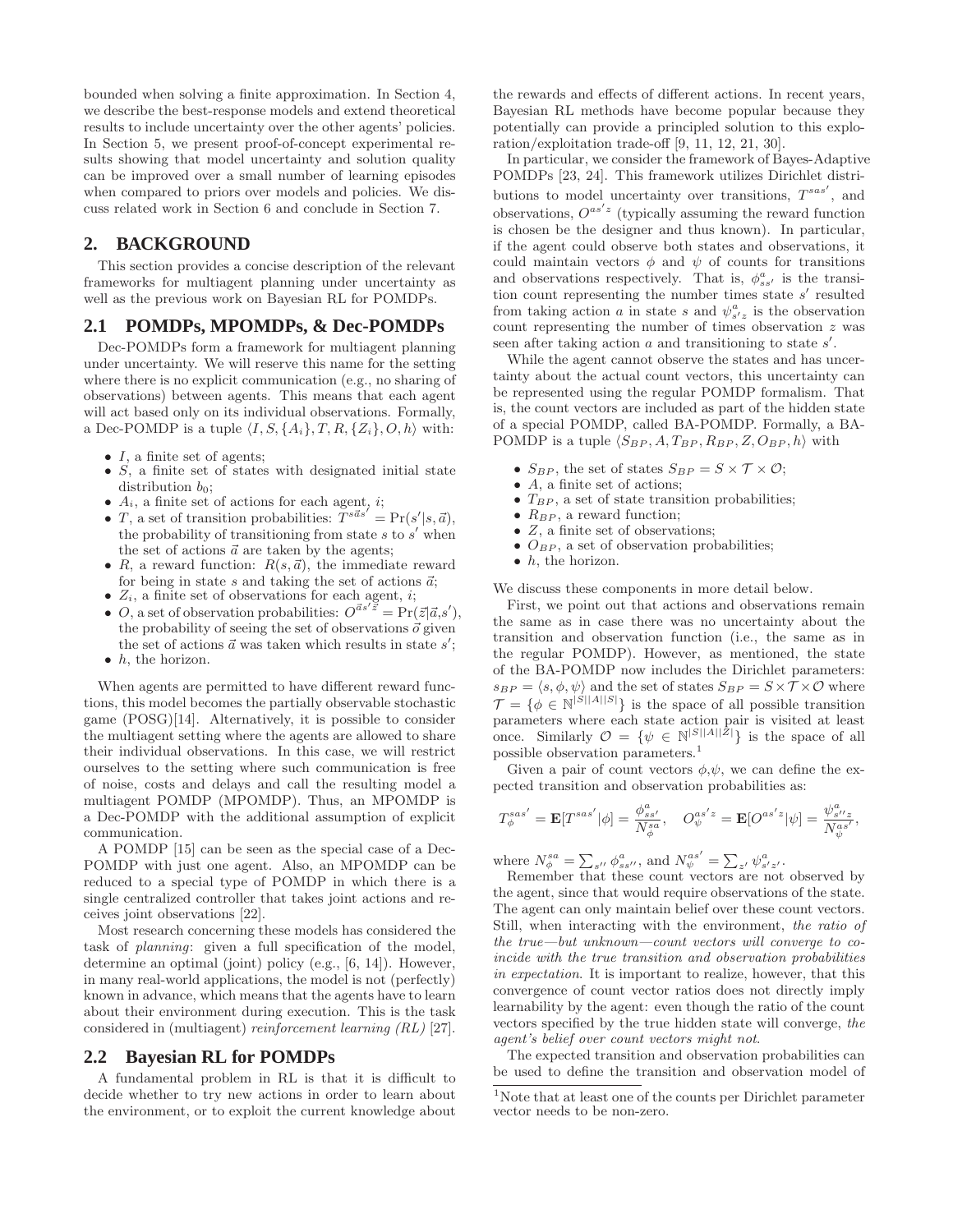the BA-POMDP. In particular, the transition probabilities  $P(\langle s', \phi', \psi' \rangle | \langle s, \phi, \psi \rangle, a)$  can be defined using a vector  $\delta_{ss'}^a$ which is 1 at the index of  $a$ ,  $s$  and  $s'$  and 0 otherwise. Similarly, for observations, we define  $\delta_{s'z}^a$  to be a vector that has value 1 at the index  $a, s'$  and  $z$  and 0 otherwise. The resulting transition and observation models are

$$
T_{BP}((s,\phi,\psi),a,(s',\phi',\psi')) =
$$
  
\n
$$
\begin{cases}\nT_{\phi}^{sas'}O_{\psi}^{as'z} & \text{if } \phi' = \phi + \delta_{ss'}^a \text{ and } \psi' = \psi + \delta_{s'z}^a \\
0 & \text{otherwise}\n\end{cases}
$$
\n(2.1)

$$
O_{BP}((s,\phi,\psi),a,(s',\phi',\psi'),z) = \begin{cases} 1 & \text{if } \psi' = \psi + \delta_{s'z}^a \\ 0 & \text{otherwise} \end{cases}
$$
 (2.2)

Note that the observation model is now deterministic as the observation expectations are in the transition function: in  $T_{BP}$ , z is determined by  $\psi' - \psi = \delta_{s'z}^a$ .

The reward model remains the same (since it is assumed to be known),  $R_{BP}((s,\phi,\psi),a) = R(s,a)$ . An initial state distribution  $b_0$  as well as initial count vectors  $\phi_0$  and  $\psi_0$  are also assumed.

Notice that the BA-POMDP model described above has an infinite number of states if we allow ourselves to consider all possible count vectors for transitions and observations. This infinite state representation makes performing belief updates and solving the BA-POMDP impossible without sampling. Fortunately, Ross et al. prove that the solution quality can be bounded when considering a finite number of count vectors [24]:

THEOREM 1. Given any BA-POMDP,  $\epsilon > 0$  and horizon h, it is possible to construct a finite POMDP by removing states with count vectors  $\phi, \psi$  that have  $N_{\phi}^{s,a} > N_{S}^{\epsilon}$  or  $N_{\psi}^{as'}$  $N_{Z}^{\epsilon}$  for suitable thresholds  $N_{S}^{\epsilon}$ ,  $N_{Z}^{\epsilon}$ .

However, even with finite count vectors, the BA-POMDP formulation remains very large, necessitating sample-based planning approaches to provide solutions. For example, the approach of Ross et al. used an online planning approach that determined the best action to take at a given belief by performing dynamic programming using a simulator for a small horizon, updating the belief (approximately) after taking that action and receiving an observation and continuing this process until the end of the of the problem is reached. Different methods for updating the belief were used such as Monte Carlo sampling and heuristics for limiting the number of belief states considered.

#### **3. BA-MPOMDPS**

In this section, we extend the BA-POMDP to the multiagent setting. As mentioned in Section 2 it is well-known that, under the assumption of instantaneous communication without noise or costs, a Dec-POMDP can be reduced to an MPOMDP, which can then be treated as a single agent model. In the same way, for a multiagent setting in which there are uncertainties about the model, we propose to treat the problem as a BA-MPOMDP. A BA-MPOMDP can be seen as a BA-POMDP where the actions are joint actions and the observations are joint observations. Due to this correspondence, the theoretical results related to BA-POMDPs also apply to the BA-MPOMDP model. The BA-MPOMDP model is in principle applicable in any multiagent RL setting where there is such instantaneous communication.

# **3.1 The Model**

Formally, a BA-MPOMDP is a tuple

 $\langle I, S_{BM}, \{A_i\}, T_{BM}, R_{BM}, \{Z_i\}, O_{BM}, h \rangle$  with:

- $I$ , a finite set of agents;
- $S_{BM}$ , states  $S \times \overline{T} \times \mathcal{O}$  with initial state distribution  $b_0$  and initial counts  $\phi_0$  and  $\psi_0$ ;
- $A_i$ , a finite set of actions for each agent, *i*;
- $T_{BM}$ , a set of state transition probabilities as defined below;
- $R_{BM}$ , a reward function as defined below;
- $Z_i$ , a finite set of observations for each agent, *i*;
- $O_{BM}$ , a set of observation probabilities as defined below;
- $\bullet$  h, the horizon.

The framework is very similar to the POMDP case, but actions,  $a$ , now become joint actions,  $\vec{a}$ , and observations,  $z$ 's, become joint observations,  $\vec{z}$ . This means that a BA-MPOMDP is specified using count vectors  $\phi_{ss'}^{\vec{a}}$  and  $\psi_{s'\vec{z}}^{\vec{a}}$ , from their respective spaces:  $\mathcal{T} = \{ \phi \in \mathbb{N}^{|S||A||S|} \}$  is the space of all possible transition counts and similarly  $\mathcal O$  is the space of all possible observation parameters  $\mathcal{O} = \{ \psi \in$  $\mathbb{N}^{|S||A||Z|}\}.$ 

Each pair of vectors has associated expected transition and observation probabilities  $T_{\phi}^{s\vec{a}s'} = \phi_{ss'}^{\vec{a}}/N_{\phi}^{s\vec{a}}, O_{\psi}^{s'\vec{a}z} =$  $\psi_{s'z}^{\vec{a}}/N_{\psi}^{\vec{a}s'}$ . These in turn are used to specify the transition and observation model:

$$
T_{BM}((s,\phi,\psi),\vec{a},(s',\phi',\psi')) =
$$
  
\n
$$
\begin{cases}\nT_{\phi}^{s\vec{a}s'}O_{\psi}^{s'\vec{a}z} & \text{if } \phi' = \phi + \delta_{ss'}^{\vec{a}} \text{ and } \psi' = \psi + \delta_{s'z}^{\vec{a}} \\
0 & \text{otherwise}\n\end{cases}
$$
\n(3.1)

$$
O_{BM}((s,\phi,\psi),\vec{a},(s',\phi',\psi'),z) =
$$
\n
$$
\begin{cases}\n1 & \text{if } \phi' = \phi + \delta_{ss'}^{\vec{a}} \text{ and } \psi' = \psi + \delta_{s'z}^{\vec{a}} \\
0 & \text{otherwise}\n\end{cases}
$$
\n(3.2)

The reward model is given as  $R_{BM}((s, \phi, \psi), \vec{a}) = R(s, \vec{a})$ 

# **3.2 Solution Methods**

BA-MPOMDP formalism also suffers from an infinite state space, since there can be infinitely many count vectors. However, also in the multiagent case, it is possible to create a finite approximate model

THEOREM 2. Given any BA-MPOMDP,  $\epsilon > 0$  and horizon h, it is possible to construct a finite POMDP by removing states with count vectors  $\phi, \psi$  that have  $N_{\phi}^{s,a} > N_{S}^{\epsilon}$ or  $N_{\psi}^{as'} > N_{Z}^{\epsilon}$  for suitable thresholds  $N_{S}^{\epsilon}$ ,  $N_{Z}^{\epsilon}$  that depend linearly on the number of states and joint observations, respectively.

PROOF. Since an MPOMDP is a special case of POMDP, the BA-MPOMDP is a special case of BA-POMDP, thus this follows directly from Theorem 1.  $\Box$ 

While this result is straightforward, the interesting part is that while  $N_Z^{\epsilon}$  does depend on the number of joint observations, the count thresholds do not have any dependence on the number of joint actions. Therefore, for problems with few observations per agent, constructing this approximation might be feasible, even if there are many actions.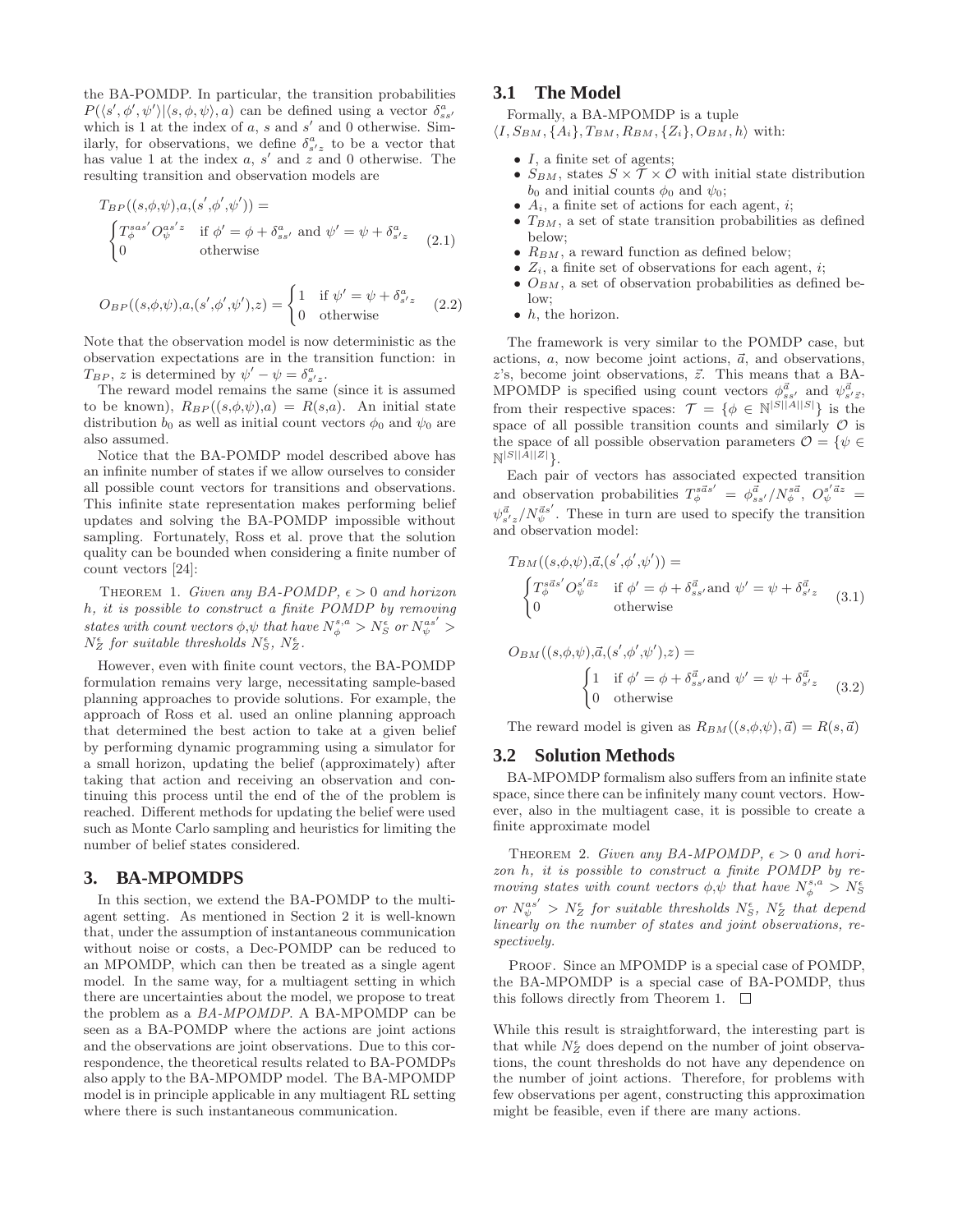Of course, in general even a finite approximation of a BA-MPOMDP is intractable to solve optimally. Fortunately, online sample-based planning approaches in principle apply to this setting too. That is, the team of agents could perform online planning by considering a small finite horizon. After taking the joint action that resulted from the online planning phase, the environment makes a transition, the agents get observations, these observations are synchronized via communication and every agent computes the new 'joint belief'. Then this process repeats, etc.

The actual planning could take place in a number of ways: one agent could be designated the planner, which would require this agent to broadcast the computed joint action. Alternatively, each agent can in parallel perform an identical planning process (by, in the case of randomized planning, syncing the random number generators). Then each agent will compute the same joint action and execute its component. An interesting direction of future work is whether the planning itself can be done more effectively by distributing the task over the agents.

However, in the above, there is an additional bottleneck compared to the BA-POMDP: the number of joint actions and joint observations is exponential in the number of agents.

## **4. BA-BRM**

In many real-world scenarios, instantaneous, noise and cost free communication may not be possible or practical. Similarly, in competitive domains, this type of communication often does not make sense. As a result, agents must learn during execution based solely on their own local information. In this section, we describe different way of applying Bayesian RL techniques in multiagent systems by giving a subjective description of the problem. That is, we describe the problem from a single agent's perspective by defining its best-response model (BRM). We propose a Bayesian approach to online learning which represents the initial model and the initial policies for the other agents using priors and updates probability distributions over these models as the agent acts in the real world.

# **4.1 Best-Response Models**

When making a subjective model from the perspective of a given agent, there are a number of assumptions one can make about uncertainty: First, we can assume that the agent is uncertain about only the transition and observation functions, but certain about the policies of the other agents. Second, we can assume that it also is uncertain about the other agents' policies, but that these are fixed. Finally, we can also assume that the other agents in turn are adaptive. We discuss these different assumptions in the subsections below, focusing on the first two. It is also possible that the agent is certain about T,O but uncertain about the policy of other agent. For such cases, the model we introduce for the second setting applies. Alternatively, such a setting might also be modeled using an I-POMDP (see Section 6).

# **4.2 Transition & Observation Uncertainty**

Under the first assumption, agent  $i$  is uncertain about the transition and observation functions, but knows the (deterministic) policy  $\pi_i$  for all other agents.<sup>2</sup> Since those  $\pi_i$ 

map observation histories  $\omega_j^t = (z_j^1, \ldots, z_j^t)$  to actions  $a_j^t$  at time  $t$ , agent  $i$  can model this situation using an augmented POMDP [16], which we will call the best-response model, in which states are tuples  $\langle s, \vec{\omega}_{-i}^t \rangle$  of nominal states s and observation histories of other agents  $\vec{\omega}_{-i}^t = \langle \vec{\omega}_1^t \dots \vec{\omega}_{i-1}^t \vec{\omega}_{i+1}^t \dots \vec{\omega}_n^t \rangle$ . Given that this is a POMDP, we can incorporate uncertainty about transition and observation models by transforming it to its Bayes adaptive variant.

Formally, we define a BA-BRM as a tuple  $\langle S_{BB}, A_i, T_{BB}, R_{BB}, Z_i, O_{BB}, h \rangle$  where

- $A_i, Z_i$  are the sets of actions and observations of agent *i*;
- $S_{BB}$  is the set of states  $\langle s, \vec{\omega}^t_{-i}, \phi, \psi \rangle$  where  $\phi$  is the vector of counts  $\phi_{s\vec{\omega}s'\vec{\omega}'}^a$  and  $\psi$  is the vector of counts  $\psi^a_{s'\vec{\omega}'z'};$
- $T_{BB}$  is the transition function (see below);
- $R_{BB}$  is the reward function defined as
- $R_{BB}(s,\vec{\omega}_{-i}^t, \phi, \psi, a_i) = \sum_{a_{-i}} \pi_{-i}(a_{-i}|\vec{\omega}_{-i}^t) R(s, a_i, a_{-i});$ •  $O_{BB}$  is the observation function. As earlier
- $O_{BB}((s,\vec{\omega}_{-i}^t,\phi,\psi),a_i,(s',\vec{\omega}_{-i}^{t+1},\phi',\psi'))$  is 1 iff the count vectors add correctly;
- $\bullet$  *h* is the horizon.

The transition function is defined as

$$
T_{BB}((s,\vec{\omega}_{-i}^t,\phi,\psi),a_i,(s',\vec{\omega}_{-i}^{t+1},\phi',\psi')) =
$$
  
\n
$$
\begin{cases}\nT_{\phi}^{s\vec{\omega}as'\vec{\omega}'}O_{\psi}^{s'\vec{\omega}'az} & , \phi' = \phi + \delta_{s\vec{\omega}s'\vec{\omega}'}, \ \psi' = \psi + \delta_{s'\vec{\omega}'z}^{a} \\
0 & \text{otherwise.} \n\end{cases}
$$

where we dropped sub- and superscripts that are clear from context. In this equation, the expected transition and observation functions are defined as

$$
T_{\phi}^{s\vec{\omega}as'\vec{\omega}'} = \frac{\phi_{s\vec{\omega}s'\vec{\omega}'}^a}{\sum_{s''\vec{\omega}''}\phi_{s\vec{\omega}as''\vec{\omega}''}^a}
$$
(4.1)

$$
O_{\psi}^{s'\vec{\omega}',a,z} = \frac{\psi_{s'\vec{\omega}',z}^a}{\sum_{z'} \psi_{s'\vec{\omega}',z'}^a} \tag{4.2}
$$

The former count ratio converges to  $P(s', z_{-i}| s, a_i, a_{-i})$  (where  $a_{-i}$  is the action profile specified by  $\pi_{-i}$  for  $\vec{\omega}_{-i}$ ) which is the true probability of  $s', \vec{\omega}_{-i}^{t+1}$  given  $s, \vec{\omega}_{-i}^{t}, a_i$  and  $\pi_{-i}$  for the true, but unknown, count vector  $\phi^*$ . The latter ratio, for  $\psi^*$ , converges to  $P(z_i|a_i,\vec{a}_{-i},s')$ , the true probability of receiving observation  $z_i$  given  $s', \vec{\omega}_{-i}^{t+1}, a_i$  and  $\pi_{-i}$ .

We point out that for this formulation, all the BA-POMDP theory holds even with the inclusion of other agent histories as part of the state information. Nevertheless, this model assumes the policies of other agents are fixed, known and deterministic. This latter assumption can be removed. When the other agents use a *stochastic policy*, those  $\pi_i$  map *action*observation histories  $h_j^t = (a_j^0 z_j^1 \dots a_j^{t-1} z_j^t)$  to actions  $a_j^t$ . For this case, we can trivially adapt the BA-BRM by replacing the  $\vec{\omega}_{-i}^t$  by  $\vec{h}_{-i}^t$ .

# **4.3 Policy Uncertainty**

The substitution of  $\vec{\omega}_{-i}^t$  by  $\vec{h}_{-i}^t$  for stochastic policies brings an interesting insight: two subsequent states  $(s,\vec{h}_{-i}^t)$  and  $(s', \vec{h}_{-i}^{t+1})$  specify what actions the other agents took in the previous step (since those are specified in the action-observation histories). As such, counting these transitions, in general

<sup>2</sup>These policies can be represented as look-up tables or be computational procedures themselves. We do make the re-

striction, however, that they do not depend on the policy followed by agent i.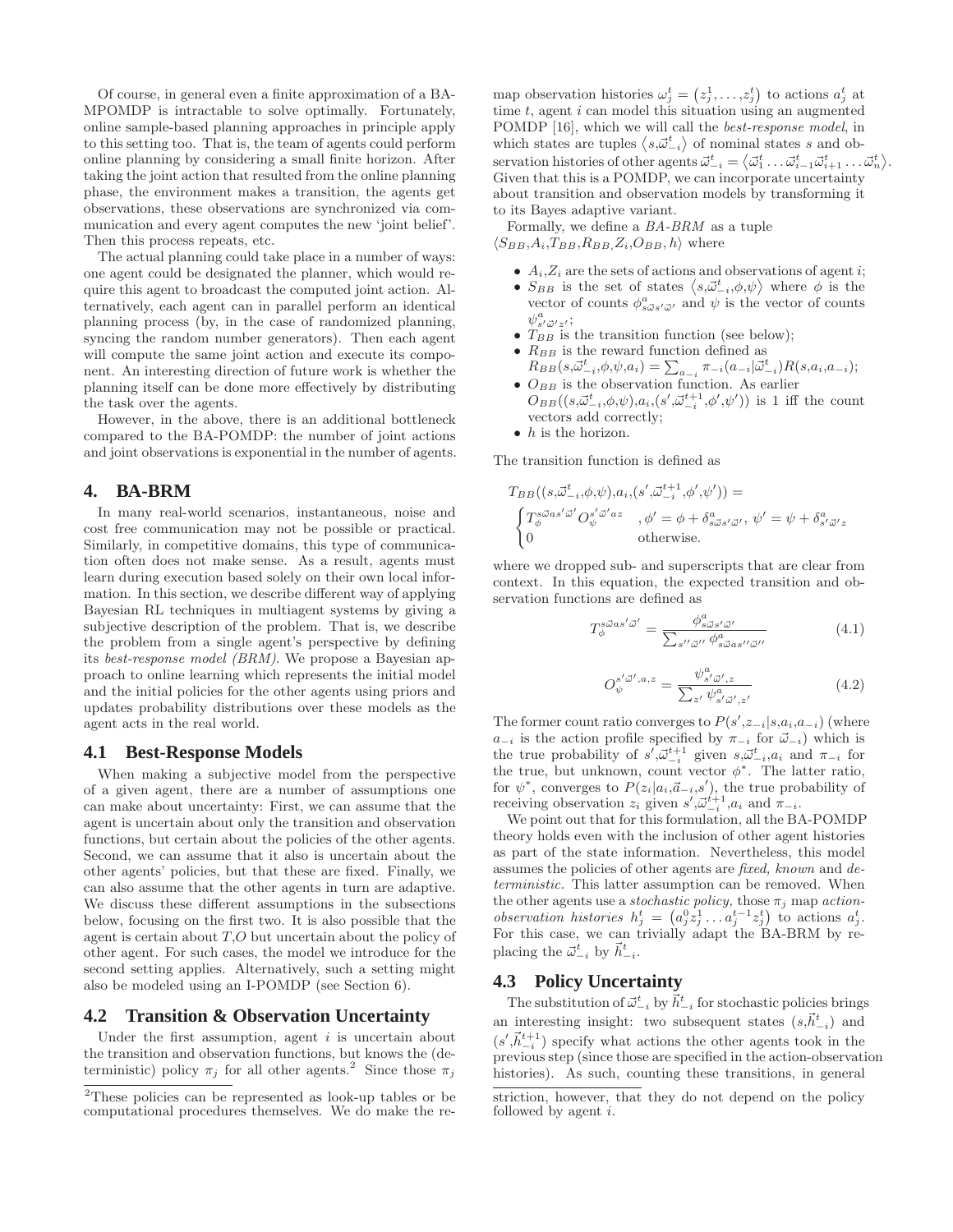may also allow us the learn about the policies of others if we have uncertainty about them.

That is, the expected transition can be calculated as

$$
T^{s\vec{h}as'\vec{h}'}_{\phi}=\frac{\phi^a_{s\vec{h}s'\vec{h}'}}{\sum_{s'',\vec{h}''}\phi^a_{s\vec{h}s''\vec{h}''}}
$$

with  $\vec{h} = \vec{h}^t$  and  $\vec{h}' = \vec{h}^{t+1}$ , and therefore the true count vector ratio will converge to the probability

$$
P(s^{t+1}, \vec{h}^{t+1} | s^t, \vec{h}^t_{-i}, a_i^t) = P(s^{t+1}, (\vec{h}^t_{-i}, \vec{a}^t_{-i}, z_{-i}^{t+1}) | s^t, \vec{h}^t_{-i}, a_i^t)
$$
  
=  $\pi_{-i}(\vec{a}^t_{-i} | \vec{h}^t_{-i}) P(s^{t+1} | s^t, \vec{a}^t) \sum_{z_i^{t+1}} P(\vec{z}^{t+1} | s^{t+1}, \vec{a}^t) \quad (4.3)$ 

Note that we only need to consider  $h'$  if it includes  $h$ . This value includes the probabilities induced by the policies of the other agents, allowing uncertainty with respect to the other agents' policies to also be represented.

An interesting aspect of this formulation is that it can be used to bound the loss of computing a best response to one particular policy while in fact the agent uses a different one. To show this, we assume that there is a single other agent and that for two policies  $\pi_j^x, \pi_j^y$  of agent j we have that

$$
\forall_{a_j h_j} \quad \left| \pi_j^x(a_j|h_j) - \pi_j^y(a_j|h_j) \right| \le \epsilon. \tag{4.4}
$$

Assume that  $\pi_j^x$  is the true policy of agent j. In that case the  $\phi$  count vectors converge to some  $\phi_x^*$  that satisfies

$$
\forall_{shas'h'} \quad \frac{\phi_{shs'h'}^{a,x}}{\mathcal{N}_{sh}^{a,x}} = \pi_j^x(a_j|h_j^t)P(s^{t+1},z_j^{t+1}|s^t,a_i^t,a_j^t)
$$

(where  $\mathcal{N}_{sh}^a$  denotes the normalization constant) while, when  $\pi_j^y$  is the true policy, these count ratios converge to

$$
\pi_j^y(a_j|h_j^t)P(s^{t+1},z_j^{t+1}|s^t,a_i^t,a_j^t) = \frac{\phi_{shs'h'}^{a,y}}{\mathcal{N}_{sh}^{a,y}}
$$

Additionally, we have that, independently of  $\pi_j$  the policy of the other agent, the  $\psi$  count ratios of the true hidden state converge to

$$
P(z_i^{t+1}|a_i^t, a_j^t, s^{t+1}, z_j^{t+1}) = \frac{\psi_{s'\vec{h}',z}^a}{\mathcal{N}_{s'\vec{h}'}}.
$$

Note that here  $\vec{h}'_j$  specifies both  $a_j^t$  and  $z_j^{t+1}$ .

It follows that, upon convergence of these ratios, we have

$$
\begin{split} &\left| \frac{\phi_{shs'h'}^{a,x}}{\mathcal{N}_{sh}^{a,x}} \frac{\psi_{s'h',z}^{a}}{\mathcal{N}_{s'h'}^{a,x}} - \frac{\phi_{shs'h'}^{a,y}}{\mathcal{N}_{sh}^{a,y}} \frac{\psi_{s'h',z}^{a}}{\mathcal{N}_{s'h}^{a}} \right| \\ =& \left| \left( \pi_j^x(a_j|h_j) - \pi_j^y(a_j|h_j) \right) P(s^{t+1}, z_j^{t+1} | s^t, a_i^t, a_j^t) \right| \\ & P(z_i^{t+1} | a_i^t, a_j^t, s^{t+1}, z_j^{t+1}) \\ \leq & \epsilon P(s^{t+1}, z_i^{t+1}, z_j^{t+1} | s^t, a_i^t, a_j^t) \end{split}
$$

Moreover,

$$
\sum_{s} \sum_{z} \left| \frac{\phi_{shs'h'}^{a,x}}{\mathcal{N}_{sh}^{a,x}} \frac{\psi_{s'\vec{h}',z}^{a}}{\mathcal{N}_{s'\vec{h}'}^{a}} - \frac{\phi_{shs'h'}^{a,y}}{\mathcal{N}_{sh}^{a,y}} \frac{\psi_{s'\vec{h}',z}^{a}}{\mathcal{N}_{s'\vec{h}'}^{a,y}} \right| \le
$$

$$
\sum_{s} \sum_{z} \epsilon P(s^{t+1}, z_i^{t+1}, z_j^{t+1} | s^t, a_i^t, a_j^t) = \epsilon \quad (4.5)
$$

That is, given that the difference between two policies is bounded, the difference between count vector ratios, and thus expected transition probabilities that they will induce

is bounded as well. This can subsequently be used to bound the loss in value when optimizing against a wrong policy.

THEOREM 3. Given  $\phi_x^*, \phi_y^*$  and  $\psi^*$ , the converged count vectors corresponding to two policies  $\pi_j^x, \pi_j^y$  of agent j that satisfy  $(4.4)$ , then, for all stages-to-go t, then for any t-stepsto-go policy for agent i, the associated values are bounded:

$$
\max_{s \in S} \left| \alpha_t(s, \phi_x^*, \psi^*) - \alpha_t(s, \phi_y^*, \psi^*) \right| \le \frac{\epsilon(\gamma - \gamma^t) \|R\|_{\infty}}{(1 - \gamma)^2} \tag{4.6}
$$

PROOF. Here,  $||R||_{\infty}$  is the reward with greatest magnitude and  $\gamma$  is the discount factor. The proof is given in the appendix.  $\square$ 

The implication of this theorem is that if we compute a best-response against some policy  $\pi_j^x$  which differs from  $\pi_j^y$ , the true policy used by agent j, by at most  $\epsilon$ , then that loss in value is bounded by (4.6). While this relates to bounds for model equivalence [33], no bounds on the loss in value for different policies of the other agent have been proposed. Also, we expect that these bound could have big implications for work on influence based abstraction [31], and, in particular, using approximate influences.

Finally, we point out that, when other agents are adaptive, the assumption of a unknown, but fixed policy is violated. In fact there are inherent limits to what can be learned by Bayesian learners that perform a best-response [32]. Nevertheless, methods such as Q-learning have been shown to be effective in such domains [25, 29]. We expect that it might be possible to deal with this issue by, for instance, performing discounting of counts while learning during execution. This is a fertile area for future research.

### **4.4 Solving BA-BRMs**

BA-BRMs have an intractable (infinite) number of parameters, but again, the theory from [23] applies such that we can ensure that a solution that is boundedly optimal can be generated using a finite model.

THEOREM 4. Given any BA-MPOMDP,  $\epsilon > 0$  and horizon h, it is possible to construct a finite POMDP by removing states with count vectors  $\phi, \psi$  that have  $N_{\phi}^{s,a} > N_{S}^{\epsilon}$ or  $N_{\psi}^{as'} > N_{Z}^{\epsilon}$  for suitable thresholds  $N_{S}^{\epsilon}$ ,  $N_{Z}^{\epsilon}$  that depend linearly on the number of augmented states and individual observations, respectively.

PROOF. Again, since a BRM is a special case of POMDP, the BA-BRM is a special case of BA-POMDP, thus this follows directly from Theorem 1.  $\Box$ 

The result itself is straightforward. In this case, however,  $N_Z^{\epsilon}$  only depends on the size of the individual observation set. However, this comes at a cost, since  $N_{\psi}^{as'}$  now depends linearly on the number of augmented states, which is  $O(|S|(|A_j||Z_j|)^{h(n-1)})$ . In case of a single other agent, this means that complexity dependence on joint observations in the BA-MPOMDP is replaced by an exponential dependence on the horizon.

Even in this case, the model will often be large and difficult to learn. Sample-based planning can also be used in this scenario by transforming the BA-BRM into a BA-POMDP and solving it. The number of states may become large, but the number of number of actions in the BA-BRM remains the same as in the original Dec-POMDP model (unlike the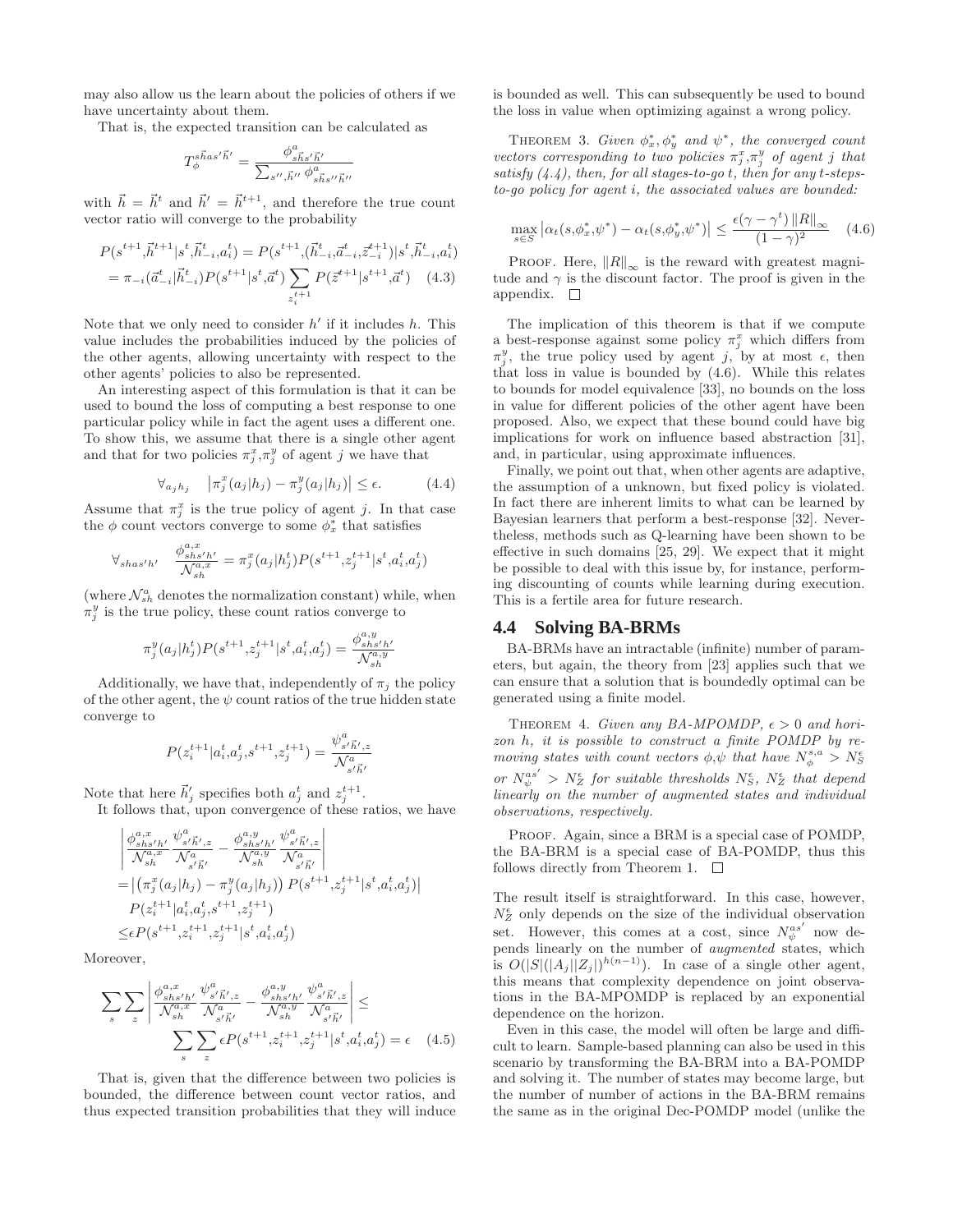BA-MPOMDP). Communication can also be incorporated to coordinate the learning and improve its efficiency.

Prior distributions over environment and agent models can be represented as initial count vectors. As is clear from  $(4.3)$ , the  $\phi$  ratios correspond to (should converge to) the true probability  $\pi_{-i}(\vec{a}_{-i}^t | \vec{h}_{-i}^{t-1}) P(s'|s,\vec{a}) \sum_{z_i} P(\vec{z}|s',\vec{a})$ . If these probabilities can be estimated, the count vectors can be set to ratios representing this quantity. Then, the confidence in this estimation can be reflected in a scaling factor of the various counts. In this way, different aspects of the agent and environment models can have different parameters and confidence based on knowledge of the problem. In the absence of domain knowledge a uniform prior with small counts can be utilized.

# **5. EXPERIMENTAL EVALUATION**

We performed a preliminary empirical evaluation of the BA-MPOMDP and BA-BRM models.

# **5.1 Sample-Based Planning**

To test performance of the different models, we implemented a simulation of agents that interact with an environment over a number of episodes  $(N_{enisodes})$ . Importantly, at the end of each episode, the belief over states is reset to the initial belief, but the belief over count vectors is maintained. That way, the agents learn across all the episodes.

The agents use an on-line sample-based planner to act: in each stage of each episode, the agent(s) perform samplebased planning in order to select a (joint) action. This action is subsequently executed, a transition and observation is sampled, the agents update their (joint) beliefs, and a new round of online planning is initiated, etc. The beliefs are represented using a particle filter (with  $N_{particles}$  particles).

As the sample-based planner, we use Monte Carlo planning: the expected value for each (joint) action is evaluated using a number  $(N_{samples})$  of Monte Carlo rollouts (i.e., using a random (joint) action selection) up to a particular lookahead planning horizon (which can be shorter than h). This planner also uses particle-based belief representations.<sup>3</sup>

# **5.2 Experimental Setup**

We evaluate our BA-MPOMDP and BA-BRM approaches by performing online learning using the common decentralized tiger benchmark [16] for horizon 3. In this cooperative problem, two agents have the choice of listening or opening one of two doors. If both agents listen, they each hear a noisy signal of the tiger's location (0.85 probability of hearing the correct location). If either agent opens a door, there is a shared penalty for opening the door with the tiger and a shared reward for opening the other door (which has treasure behind it). If both agents choose to open the same door, they receive a reduced penalty or a greater reward. Whenever a door is opened the tiger transitions uniformly to be behind one of the doors.

For illustration, we show only error in the observation model, but unlike Ross et al. we do not assume the transition function is known. Instead, we assume we have high confidence in the transition parameters and reflect this in the transition count vectors,  $(\phi$  were initialized as 1000 times the

true probability as discussed above). The observation priors that were used are listed in Table 1.

For the BA-BRMs, the optimal pair of (deterministic) policies was found (using [2]) and one of these policies was used as the fixed policy of the other agent. This policy represents the other agent listening until it has heard the tiger on the same side twice and then opening the appropriate door. The count vectors for the transitions were set similarly to those above (with 1000 times the true transition probabilities) and the observation count vectors were set as in Table 1.

To determine performance, we consider model error and value. Model error is calculated as a sum of the L1 distances between the correct and estimated probabilities weighted by the probability associated with the count vectors (as described in [23]). The error and value produced are averaged over a number of simulations  $(N_{simulations})$ . Note that at the start of each simulation also the count vectors are reset, so there is no learning across simulations — these are only to determine average values. These experiments were run on a 2.5 GHz Intel i7 using a maximum of 2GB of memory.

### **5.3 Results**

The errors in the observation functions for all methods are shown in Figure 1. For the BA-MPOMDP formulation, for which we have performed  $N_{simulations} = 50$  simulations with  $N_{episodes} = 50$ ,  $N_{particles} = 200$ ,  $N_{samples} = 500$ , and a lookahead horizon of two. We see that the error decreases sharply and then decreases more slowly. This error will likely continue to improve if more episodes are completed. The nonmonotonic improvement is due to randomness in the sample values and the fact that only 50 simulations were used to average the data. Value for this problem from the initial belief and count vectors is approximately -6 (the value of listening at each step) and the optimal value for this problem with known parameters is 13.015 (listening twice and then collectively opening the appropriate door if the same observation was heard twice). After 50 episodes, the value was estimated and was found to be -4.5.

For the BA-BRM experiments, we used the following parameters:  $N_{simulations} = 50$  simulations with  $N_{episodes} =$ 50,  $N_{particles} = 100$ ,  $N_{samples} = 200$  and a lookahead horizon of two. It is worth noting that the optimal value of this version of the problem with known parameters is 5.19. Notice that this is less than in the MPOMDP case because the agents can no longer coordinate to always open the same door at the same time.

The model error for BA-BRM with a known other agent policy is also shown in Figure 1. Similar to the BA-MPOMDP case, we see a decrease in model error over as the number of episodes increases. Sampling to determine the value produces a value of approximately -3.78 with the initial count vectors and -2.03 after 50 episodes.

For BA-BRM with unknown other agent policy, the settings were:  $N_{simulations} = 10$  simulations with  $N_{episodes} =$ 50,  $N_{particles} = 50$ ,  $N_{samples} = 50$  and a lookahead horizon of one. This reduction in samples is due to the increased time required for updating and evaluation by considering unknown actions in the other agent histories. The value produced in this model after learning is unchanged from the initial value. It is likely that increased sampling would improve both uncertainty and the resulting value, suggesting the need for more computationally efficient methods.

<sup>3</sup>When the number of reachable states was small, we used a closed-form description of beliefs to speed up planning.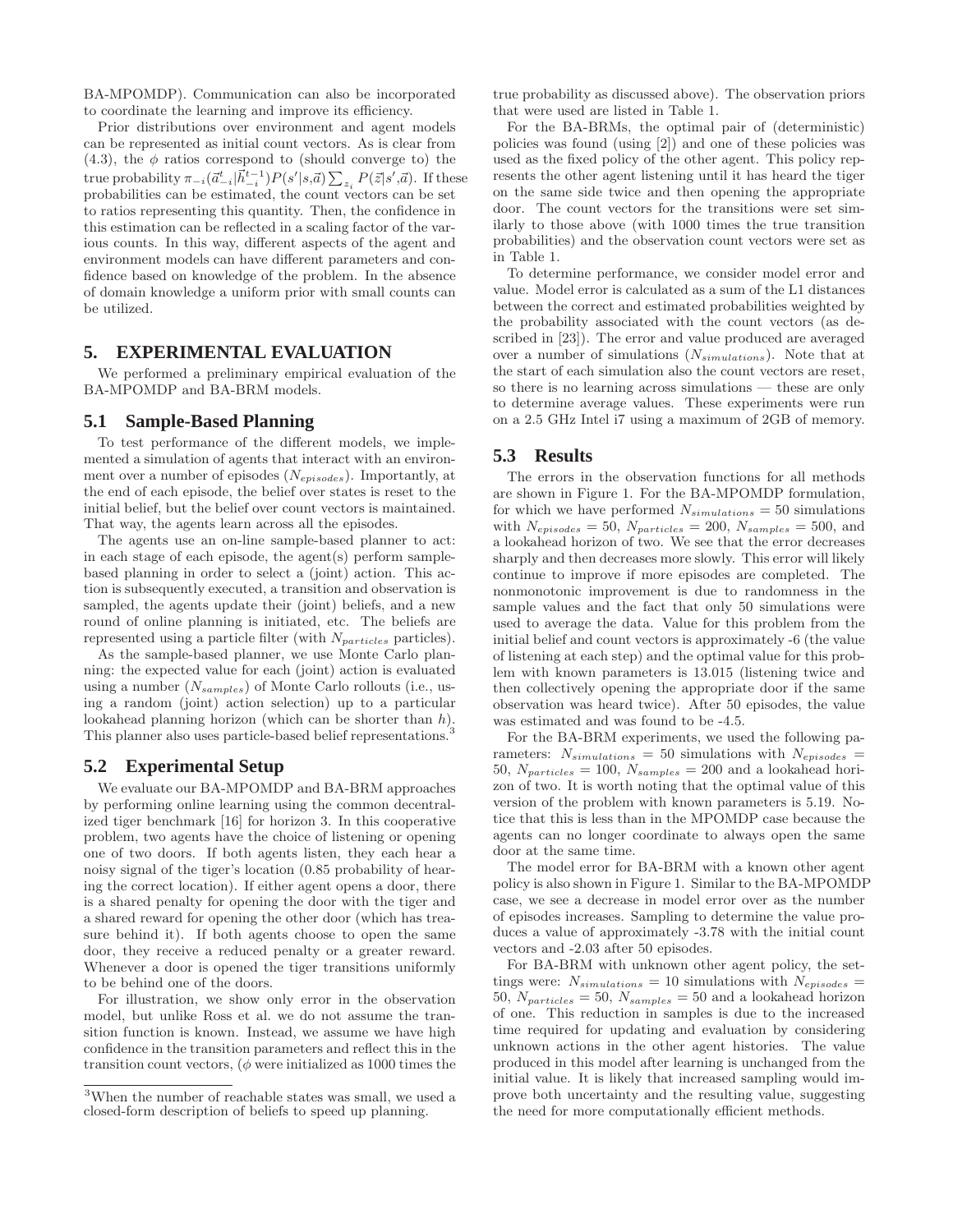|             | joint action joint observation count        |  |
|-------------|---------------------------------------------|--|
| both listen | both correct<br>1 correct<br>both incorrect |  |
| other       | all                                         |  |

Table 1: Observation prior counts for the BA-MPOMDP (left) and BA-BRM (right).



Figure 1: Model error (weighted L1) in the 2-agent tiger problem for the BA-MPOMDP and BA-BRM with known and unknown other agent policies

# **6. RELATED WORK**

The BA-BRM is closely related to the framework of I-POMDPs [13, 33] in that it is also a model for describing an interactive setting from the perspective of a protagonist agent. There are a few differences, however. First, the I-POMDP treats another agent as an entity that (potentially) also reasons about the protagonist agent, but at a lower level. In contrast, the BA-BRM just considers the other agent as executing a particular policy. As such, there are no difficulties with infinite recursions of beliefs. Second, the I-POMDP does not consider uncertainty about the actual transition and observation model. However, we point out that since an I-POMDP is a special type of POMDP, it is possible to consider Bayes adaptive extensions that consider such uncertainty [18].

Other work that is out of the scope of this paper has developed other learning techniques for Dec-POMDPs. These approaches include model-free reinforcement learning methods using gradient-based methods to improve the policies [10, 20] and learning using local signals and modeling the remaining agents as noise [8]. Another approach has utilized communication and sample-based planning to generate best-response policies [3].

# **7. CONCLUSIONS**

In this paper, we presented the first set of approaches for Bayesian reinforcement learning for multiagent systems with state uncertainty. We consider a centralized perspective where the team of agents is modeled as a multiagent POMDP, allowing Bayesian RL techniques from the POMDP literature to be applied. Because the centralized perspective assumes centralization or full communication between the agents, we also consider a decentralized perspective. In this perspective, we explore cases in which an agent knows the fixed policies of the others, but has uncertainty over the environment model and when an agent has uncertainty over the

policies of the fixed agents and environment models. Each of these cases reflects realistic assumptions about real-world scenarios. We present proofs bounding the solution quality under these different assumptions. Our experimental results show a proof of concept for Bayesian RL in multiagent systems with state uncertainty, demonstrating how an agent can improve model estimates and performance while acting online.

These approaches can serve as the basis for many future work directions in multiagent learning. This could include the use of (delayed or noisy) communication to allow the best response model to update parameters based on information from the other agents. Similarly, additional domain or policy assumptions could be imposed to improve scalability. For instance, with transition and observation independence [4], models of others can be represented as mappings from local states to actions and using finite-state controllers [5], parameters can be limited by the size of the controllers. We also expect more efficient solutions for these models could be generated by more sophisticated sample-based planning methods such as [26], allowing greater scalability to larger domains and a larger number of agents. Lastly, even though our experiments consisted of a cooperative domain, our approach extends to competitive models and we plan to test its effectiveness in those problems as well.

# **Acknowledgements**

Research supported in part by AFOSR MURI project #FA9550-091-0538 and in part by NWO CATCH project #640.005.003.

# **APPENDIX**

An  $\alpha$ -vector for a BA-POMDP, can be expressed as the immediate reward for the specified action a plus value of next stage vectors for some mapping  $\alpha' : \mathcal{Z} \to \Gamma_{t-1}$  [24]. Therefore, for any policy